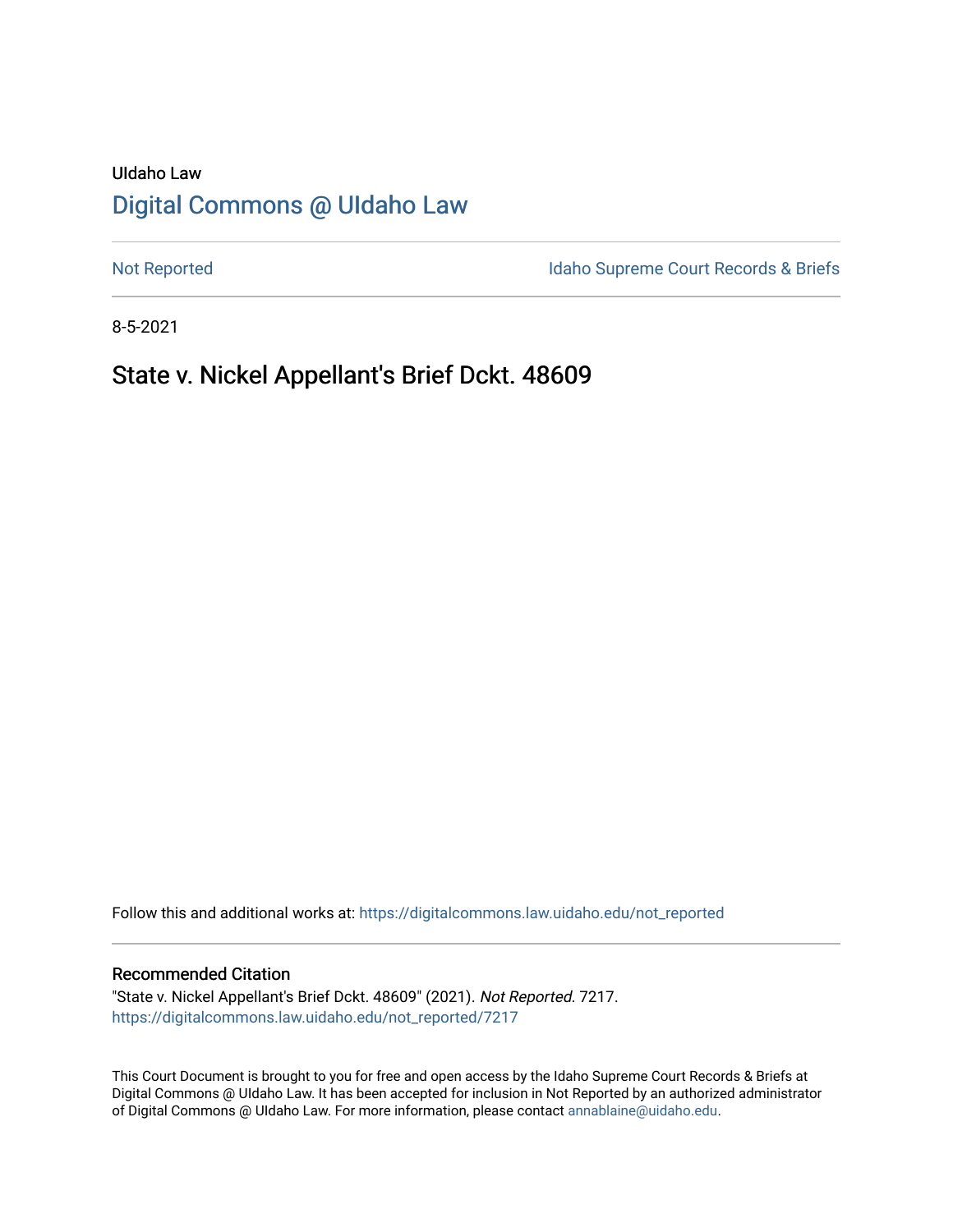Electronically Filed 8/5/2021 8:13 AM Idaho Supreme Court Melanie Gagnepain, Clerk of the Court By: Brad Thies, Deputy Clerk

ERIC D. FREDERICKSEN State Appellate Public Defender I.S.B. #6555

KILEY A. HEFFNER Deputy State Appellate Public Defender I.S.B. #10999 322 E. Front Street, Suite 570 Boise, Idaho 83702 Phone: (208) 334-2712 Fax: (208) 334-2985 E-mail: documents@sapd.state.id.us

### IN THE SUPREME COURT OF THE STATE OF IDAHO

| STATE OF IDAHO,       |                              |
|-----------------------|------------------------------|
|                       | NO. 48609-2021               |
| Plaintiff-Respondent, |                              |
|                       | ADA COUNTY NO. CR01-20-26899 |
| V.                    |                              |
|                       |                              |
| STACY JAMES NICKEL,   | <b>APPELLANT'S BRIEF</b>     |
|                       |                              |
| Defendant-Appellant.  |                              |
|                       |                              |

### STATEMENT OF THE CASE

### Nature of the Case

After Stacy Nickel pled guilty to felony unlawful possession of a firearm, the district court placed him on probation, with an underlying sentence of five years, with two years fixed. On appeal, Mr. Nickel argues that the district court abused its discretion by imposing an excessive underlying sentence.

### Statement of the Facts & Course of Proceedings

At the time of the instant offense, Mr. Nickel and his ex-wife had just gone through a messy divorce, in which Mr. Nickel was awarded possession of a Ram truck. (PSI, p.38; *see also*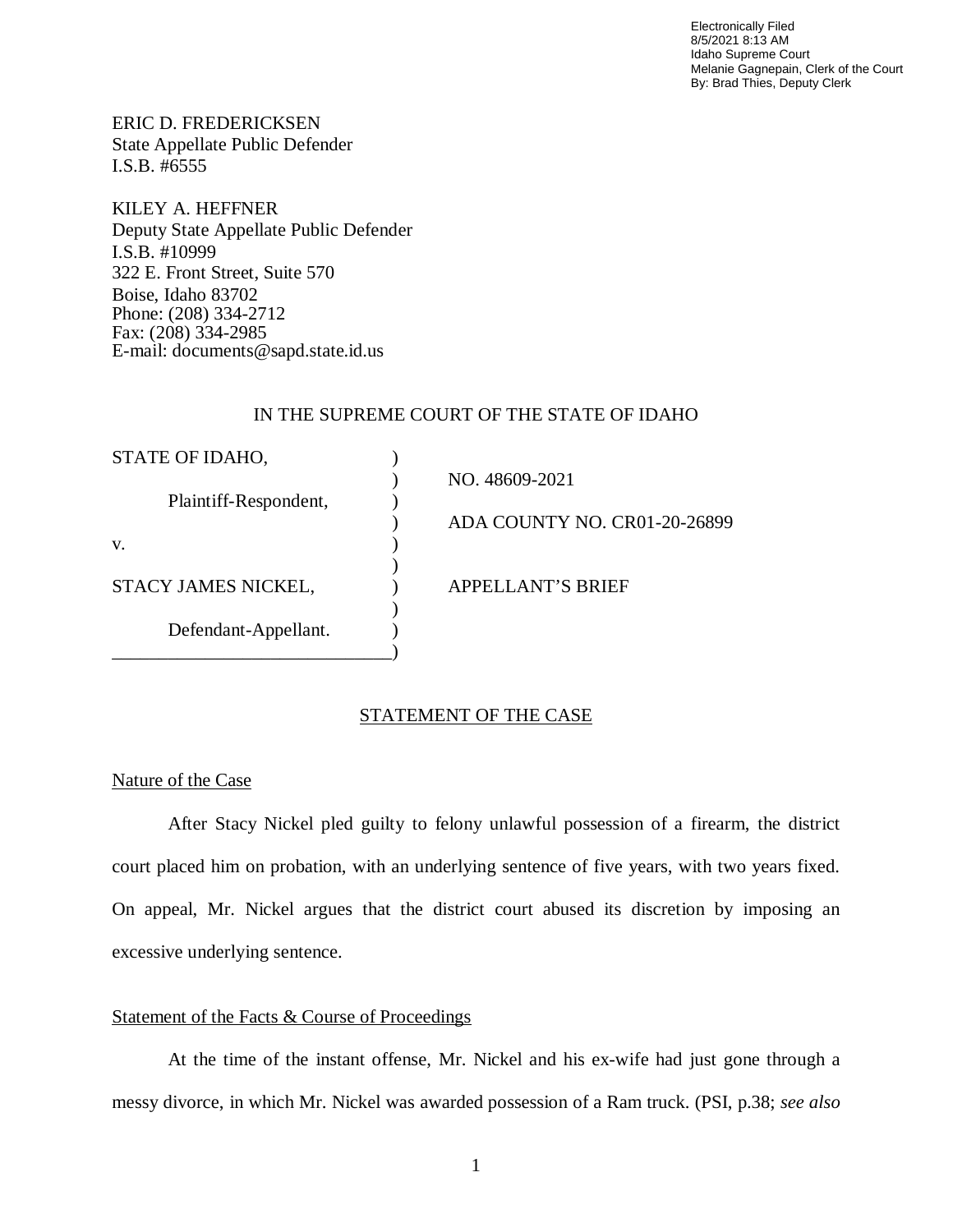$2/1/21$  $2/1/21$  $2/1/21$  Tr., p.12, L.14 – p.13, L.6.<sup>1</sup>) Because the truck was still in his ex-wife's name, his missed payments on the truck reflected poorly on her credit, so she went to his house to get the truck with the intention of taking it to the bank to get it refinanced. (PSI, p.38.) Immediately after she took the truck, Mr. Nickel contacted her and transferred money into her account for the truck payment, and promised to give her additional cash when she returned the truck. (PSI, p.38.) His ex-wife reported to police that when she returned the truck in the early morning hours the following day, Mr. Nickel yelled at her to get out of the truck and pointed a gun at her head. (PSI, pp.28-30, 38-39.) Due to a previous felony conviction from 2006, Mr. Nickel is not allowed to possess a gun. (PSI, pp.28, 30-31.) When officers arrived at Mr. Nickel's home and spoke with him, he admitted to having possession of a gun, and gave consent for police officers to retrieve the gun from his bedroom. (PSI, pp.28, 30-32.) As officers went inside his home to get the gun, they saw drug paraphernalia and three small plastic baggies containing methamphetamine in plain view. (PSI, pp.28, 30-32.) Mr. Nickel was subsequently arrested for unlawful possession of a firearm and felony possession of a controlled substance. (PSI, p.32.)

The State filed a complaint against Mr. Nickel in July 2020 for felony unlawful possession of a firearm, felony aggravated assault, felony possession of a controlled substance, and misdemeanor possession of drug paraphernalia. (R., pp.7-8.) The district court issued a nocontact order prohibiting Mr. Nickel from contacting his ex-wife. (*See* R., pp.14-15.) After he waived his preliminary hearing, Mr. Nickel was bound over to district court on those charges. (R., pp.23-27.)

<span id="page-2-0"></span><sup>&</sup>lt;sup>1</sup> The Reporter's Transcript consists of two separately-paginated transcripts in one electronic document. Each will be cited with reference to its internal pagination. The first transcript, cited as "11/2/20 Tr.", contains the entry of plea hearing held on November 2, 2020 (pages four to six of entire document). The second transcript, cited as "2/1/21 Tr.", contains the sentencing hearing held on February 1, 2021 (pages twelve to fifteen of overall document).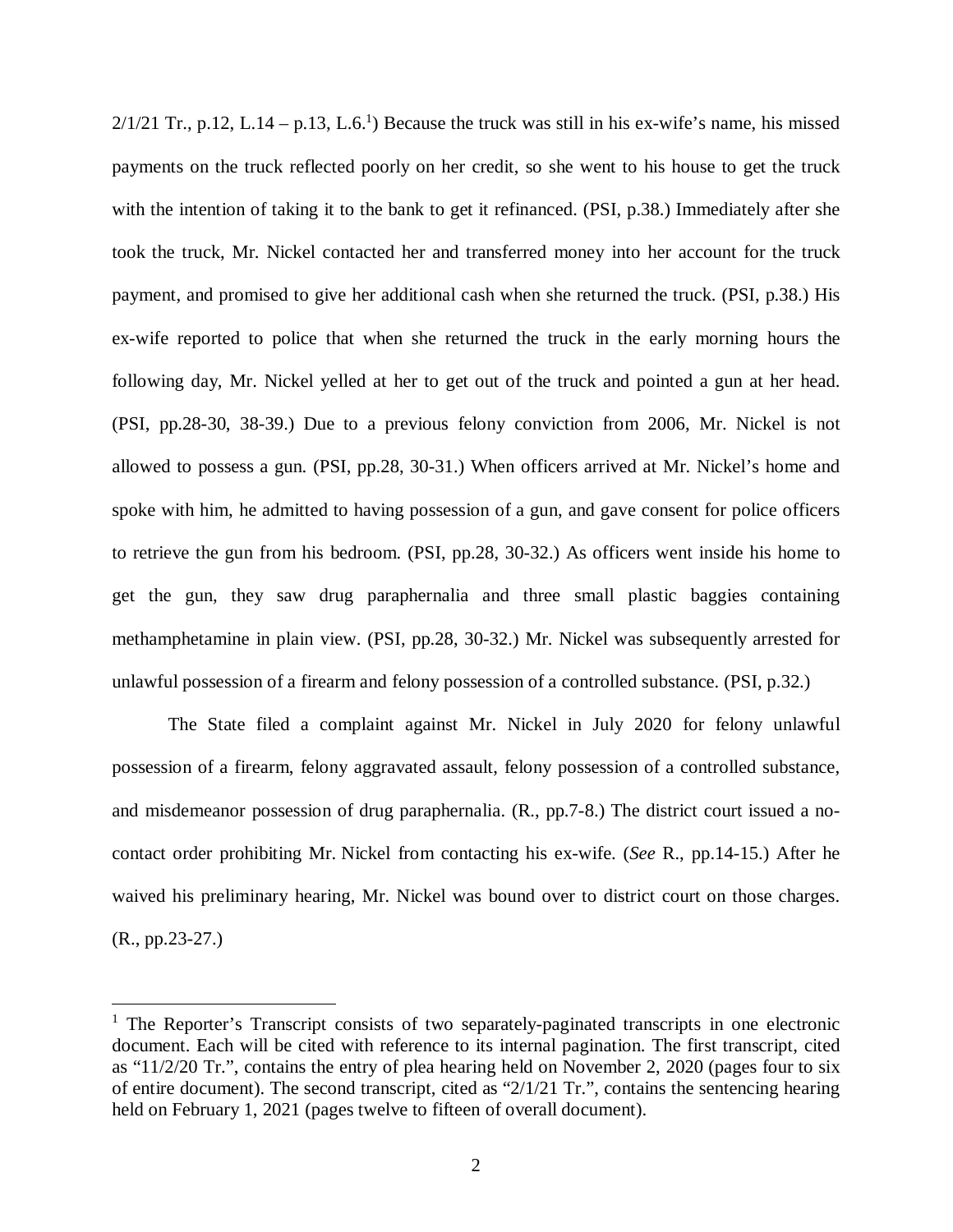Pursuant to a plea agreement, Mr. Nickel pled guilty to felony unlawful possession of a firearm, and the State dismissed the remaining charges.  $(11/2/20 \text{ Tr}, p.5, Ls.1-17, p.12, L.3$ p.14, L.8; R., pp.30-40.) As part of the plea agreement, the State also agreed to recommend that the district court sentence him to five years, with two years fixed, suspend the sentence, and put Mr. Nickel on probation. (11/2/20 Tr., p.5, Ls.1-6; 2/1/21 Tr., p.6, Ls.1-6; R., pp.39-40.)

A sentencing hearing was held in February 2021. (*See generally* 2/1/21 Tr.) At that hearing, the State gave the recommendation required by the plea agreement: five years, with two years fixed, suspended, with a condition of probation being that he serve ninety days in the Ada County Jail, or that he serve time in the Jail until he has completed the Active Behavioral ("ABC") Health programming. (2/1/21 Tr., p.6, Ls.17-23.) Defense counsel requested a withheld judgment, with some discretionary jail time.  $(2/1/21 \text{ Tr.}, \text{p.14}, \text{L.14} - \text{p.15}, \text{L.12})$  The district court imposed a sentence of five years, with two years fixed, suspended the sentence, and put Mr. Nickel on probation, with the condition that he serve ninety days in the Ada County Jail, or serve jail time until he completes the ABC program.  $(2/1/21)$  Tr., p.17, L.24 – p.18, L.11; R., pp.47-52.)

Mr. Nickel timely appealed from the judgment of conviction. (R., pp.53-55.)

#### ISSUE

Did the district court abuse its discretion when it imposed an underlying sentence of five years, with two years fixed, upon Mr. Nickel for unlawful possession of a firearm?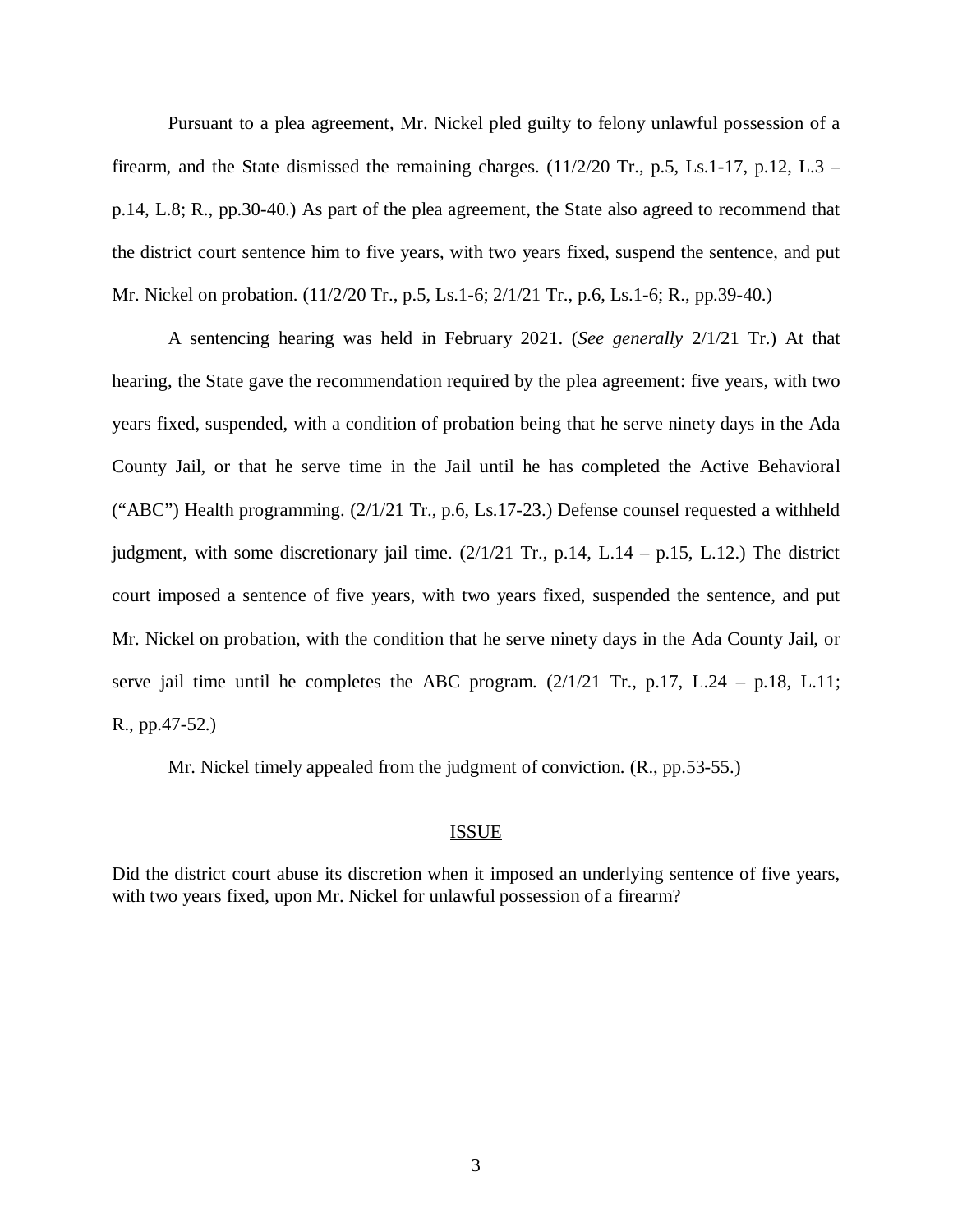#### ARGUMENT

## The District Court Abused Its Discretion When It Imposed An Underlying Sentence Of Five Years, With Two Years Fixed, Upon Mr. Nickel For Unlawful Possession Of A Firearm

Mr. Nickel asserts that, given any view of the facts, his underlying sentence of five years, with two years fixed, is excessive. Where a defendant contends that the sentencing court imposed an excessively harsh sentence, the appellate court will conduct an independent review of the record giving consideration to the nature of the offense, the character of the offender, and the protection of the public interest. *See State v. Reinke*, 103 Idaho 771 (Ct. App. 1982).

The Idaho Supreme Court has held that, "'[w]here a sentence is within statutory limits, an appellant has the burden of showing a clear abuse of discretion on the part of the court imposing the sentence.'" *State v. Jackson*, 130 Idaho 293, 294 (1997) (quoting *State v. Cotton*, 100 Idaho 573, 577 (1979)). Mr. Nickel does not allege that his sentence exceeds the statutory maximum. Accordingly, in order to show an abuse of discretion, he must show that in light of the governing criteria, the sentence was excessive considering any view of the facts. *Id*. The governing criteria or objectives of criminal punishment are: (1) protection of society; (2) deterrence of the individual and the public generally; (3) the possibility of rehabilitation; and (4) punishment or retribution for wrongdoing. *Id*.

Appellate courts use a four-part test for determining whether a district court abused its discretion: Whether the trial court: (1) correctly perceived the issue as one of discretion; (2) acted within the outer boundaries of its discretion; (3) acted consistently with the legal standards applicable to the specific choices available to it; and (4) reached its decision by the exercise of reason. *Lunneborg v. My Fun Life*, 163 Idaho 856, 863 (2018).

Here, Mr. Nickel asserts the district court abused its discretion by imposing an excessive sentence under any reasonable view of the facts. Specifically, he contends the district court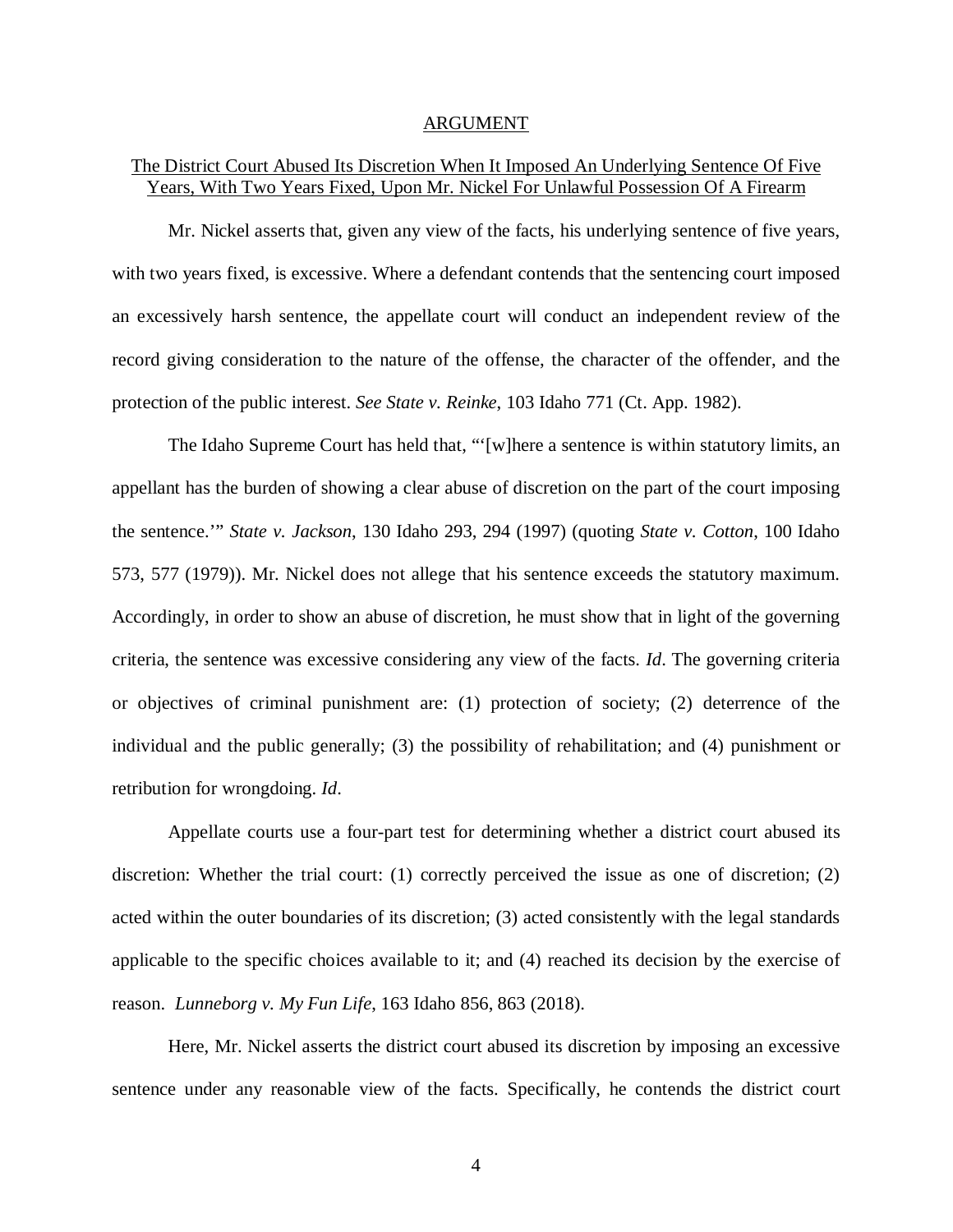should have sentenced him to a lesser term of imprisonment, in light of the mitigating factors, including his ability to be a productive member of society, his ability to correct his behavior, and his employability.

In this case, Mr. Nickel asserts that his ability to be a productive member of society supports a lesser sentence. Although the instant offense is Mr. Nickel's second felony conviction, he has stayed out of trouble and been a contributing member of society for the last fifteen years. (PSI, pp.4, 9-10, 12.) Since his first felony conviction in Oregon in 2006, Mr. Nickel has not been charged with any misdemeanors or felonies, and he has fully paid the outstanding balance for the 2006 charge. (PSI, pp.4, 8-10, 12.) Further, in the pre-sentence investigation ("PSI") report, Mr. Nickel was deemed to be a low risk to reoffend. (PSI, p.11.)

Mr. Nickel submits that his ability to correct his behavior also weighs in favor of a lesser sentence. In fact, while this case was pending, and after a no-contact order was put in place, in August 2020, Mr. Nickel's ex-wife came over to his house, and entered through the garage door and kitchen door, with the intention of confronting him about payments on the Ram truck. (PSI, pp.61-62.) She ended up taking the truck from Mr. Nickel's home and refinanced it in her name. (PSI, pp.60-61.) Rather than contact his ex-wife or attempt to get the truck back, Mr. Nickel instead hired an attorney and obtained an order that required her to return the truck. (2/1/21 Tr., p.13, Ls.9-16.)

Mr. Nickel contends that his employability supports a lesser sentence as well. *See State v. Mitchell*, 77 Idaho 115, 118 (1955) (recognizing gainful employment as a mitigating factor); *State v. Shideler*, 103 Idaho 593, 594–95 (1982) (employment and desire to advance within company were mitigating circumstances). The pre-sentence investigator noted that Mr. Nickel appears capable of maintaining employment and meeting financial obligations. (PSI, p.8.)

5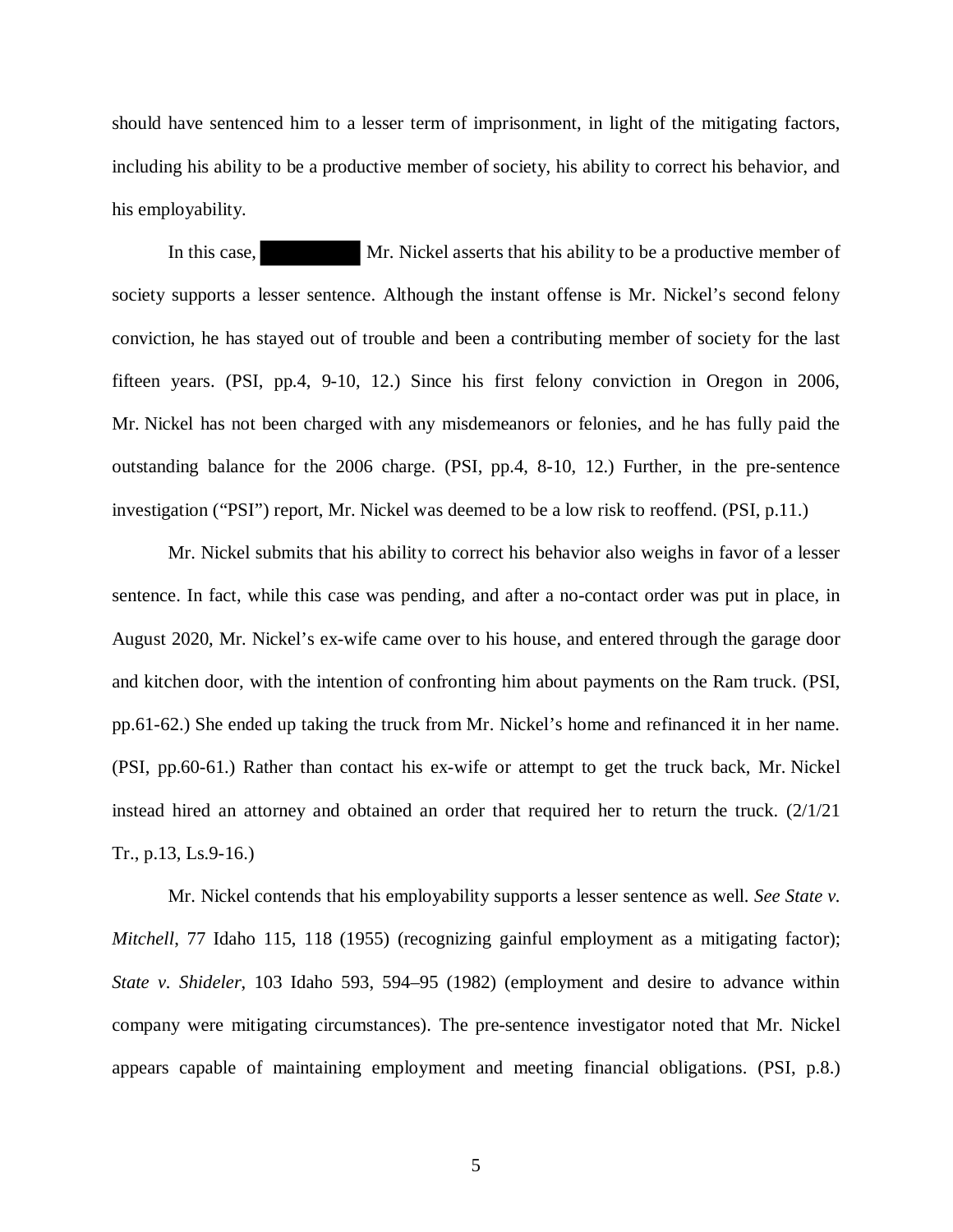Mr. Nickel reported that he has experience with welding, maintenance, and mechanics. (PSI, p.6.) Prior to his move to Boise in 1995, Mr. Nickel was working for American Airlines as a junior mechanic. (PSI, p.8.) His longest period of employment was from 2013 to 2019 when he worked as a foreman at Vibra Pro. (PSI, p.7.) From 2019 until his arrest in July 2020, Mr. Nickel worked in maintenance at First Rate Property Management. (PSI, p.7.) He reported that he is currently self-employed and working at "He's the Guy." (PSI, pp.14, 18.) The pre-sentence investigator noted that his housing accommodations, current employment, and financial stability are protective factors for Mr. Nickel. (PSI, pp.3, 8.)

Although this offense is Mr. Nickel's second felony conviction, he has not been charged with any other offenses in the past fifteen years. Mr. Nickel demonstrated that he has the ability to correct his behavior and has shown that he can be a productive member of society. Additionally, he is capable of maintaining gainful employment and meeting his financial obligations.

Proper consideration of these mitigating factors supported a more lenient sentence. In light of these facts, Mr. Nickel submits that the district court did not exercise reason, and thus abused its discretion, by imposing an underlying sentence of five years, with two years fixed.

#### **CONCLUSION**

Mr. Nickel respectfully requests that this Court reduce his sentence as it deems appropriate.

DATED this 5<sup>th</sup> day of August, 2021.

/s/ Kiley A. Heffner KILEY A. HEFFNER Deputy State Appellate Public Defender

6